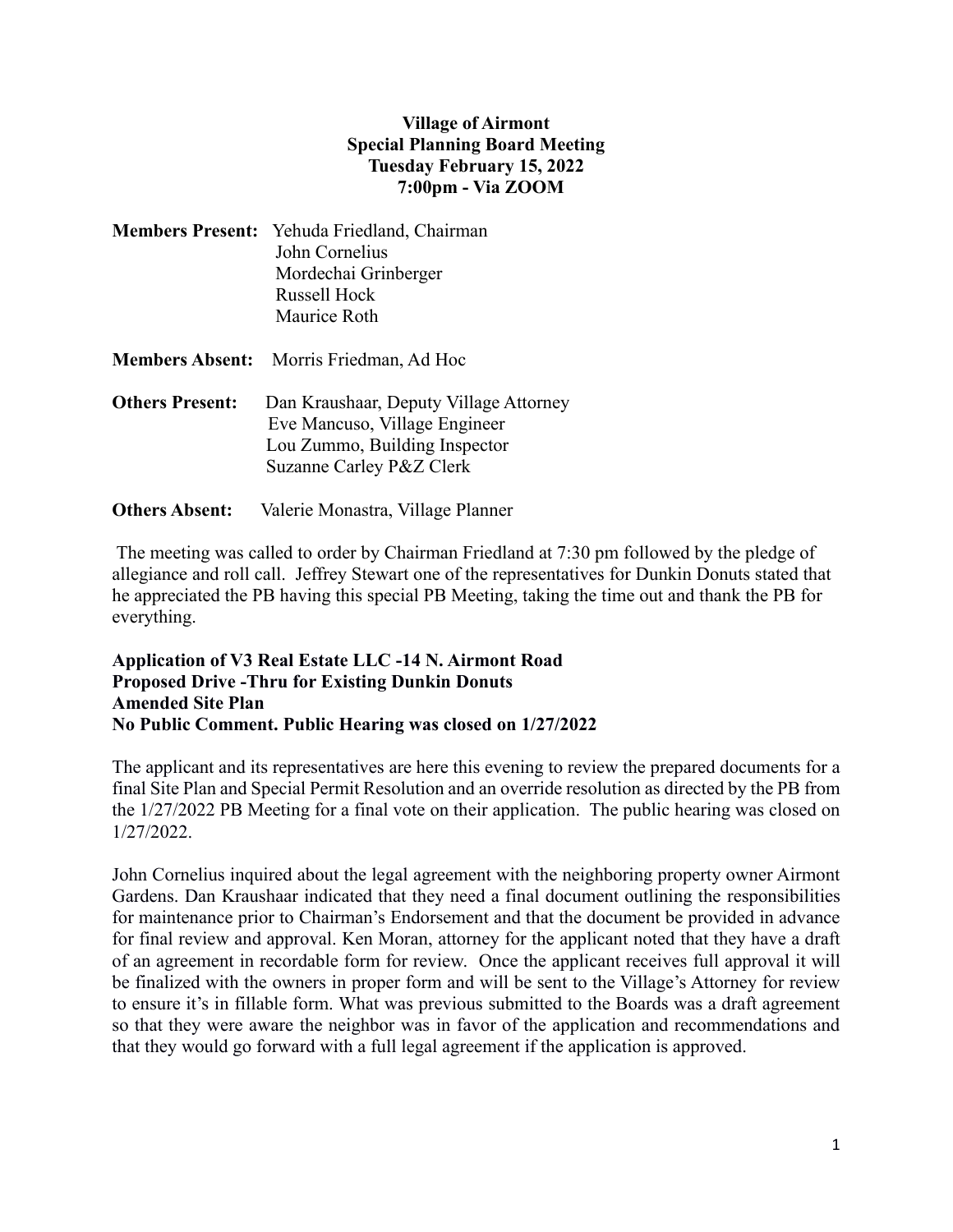Eve Mancuso, Village Engineer noted in the GML override item #10 that the landscaping is out of the drainage easement but not out of the right of way (ROW). She noted that N. DeBaun is private and is proposed to remain that way. She recommended that the second part of the paragraph end with "Neighboring Property" and the PB agreed, and it was updated by the P&Z Clerk.

Eve also suggested to make a minor change in the override #2 in the second to last sentence to read "A majority of the Applicant's customers want to use a drive-thru rather than get out of their cars "to enter the market". The PB agreed to add the wording at the end of the sentence which was also updated by the P&Z Clerk.

P& Z Secretary read into the record the GML dated 12/21/20. The Application requires three overrides from the GML Items #1, #2 and #10. The P&Z Secretary read each of the overrides and responses into the record. All members received copy of the ZBA override resolution to see how the ZBA handled their overrides.

# **Overrides**

GML Item #1 – The traffic patterns associated with a gasoline station and a drive-thru fast-food establishment are mutually incompatible and cannot both be adequately accommodated on an undersized parcel. A drive thru funnels vehicle to a single access point while a gas station can create haphazard traffic pattern as vehicles queue and jockey for open pump stations. The onsite traffic circulation has significant deficiencies and creates several points of conflict, some of which will likely produce traffic overflows onto the County highway. *Response: There is already a Dunkin and convenience store on this site together with the gasoline pumps. The site has been redesigned to improve circulation, including separating the drive-thru traffic from gasoline traffic at pump islands. All drive thru existing traffic is also separated from the gasoline traffic by the provision of a separate driveway connection to North DeBaun Avenue. The presentation plan highlights the designated drive-thru lane, by-pass lane and separate driveway connection to North DeBaun Avenue.*

GML Item **#**2 – Permitting development that does not comply with the applicable bulk standards can set an undesirable land use precedent and result in the overutilization of individual sites. The proposed lot area is 37% of the required minimum, and the lot width is only 55% of the required minimum. The North DeBaun Avenue front setback is deficient by 33%. Both front yards require a 95% variance to be compliant. The side and rear setbacks are deficient by 28% and 38% respectively. The side and rear yards are only 10% and 43% complaint, respectively. The required buffer from the residential area has been eliminated and the development coverage ratio exceeds the maximum standard by 7%. The ability of the existing infrastructure to accommodate the increased intensity of use on undersized parcels is a county wide concern and must be evaluated. The evaluation must consider whether local roads will become more congested and the sewer system, stormwater management systems and the public water supply will be overburdened. The Village must consider the cumulative and regional impacts of permitting such as development. Given the concerns in the previous comment that arise from placing an intense use on an undersized parcel, and the extent of the required variances, the application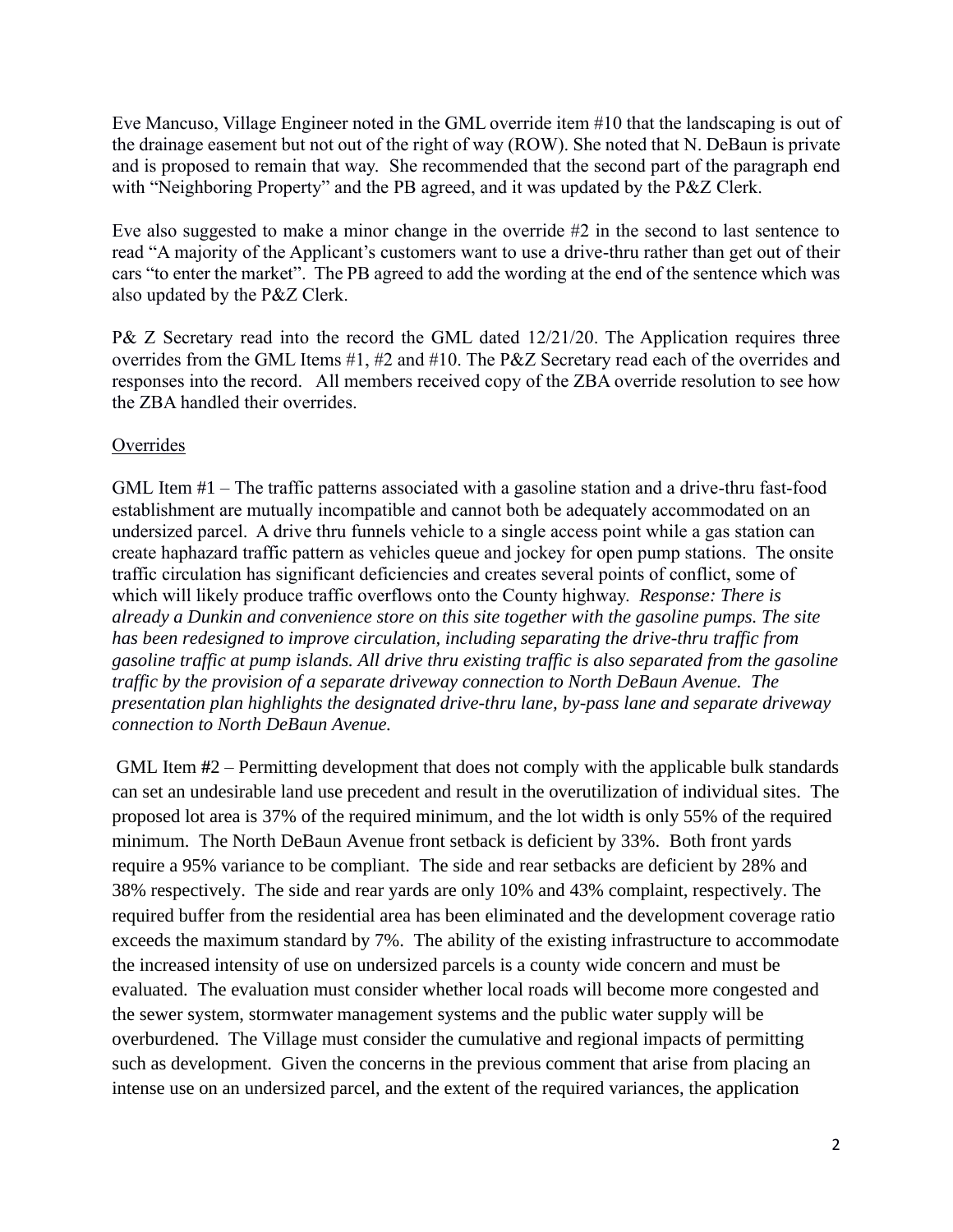must be disapproved, and the property developed in a manner more consistent with the bulk requirements of the Village.

*Response: The number of variances required is not the criteria to determine if they should be granted. The criteria are what if any, negative impact there will be if the variances are granted. Based on all the modifications and safeguards that were made, there will be no negative impact. The drive thru will have a positive effect, will be a benefit, and accommodate the community needs to minimize exposure and protect the public from COVID and other similar viruses. Since the pandemic started over a year ago, the public has changed its buying habits and businesses have been forced to change the way they conduct business. A majority of the Applicant's customers want to use a drive-thru rather than get out of their cars to enter the market. The applicant meets all the criteria for granting bulk and area variances required by state and local law. All 12 variances were granted at the 10/14/2022 ZBA Meeting and the PB has received and reviewed a copy of the ZBA Resolution and Override Resolution.*

GML Item #10- The proposed landscaping along North Airmont Road and North De Baun Avenue is located beyond the property line and within the County right-of-way and the private road portion of North DeBaun Avenue, which is a further indication of the overutilization of the site. Approvals for these encroachments must be granted by the appropriate entities or the landscaping must be relocated to within the property. *Response*: *The Applicant has received permission to landscape the neighboring property.*

Yehuda Friedland made a motion to override #1, #2, #10 of the GML dated 12/21/2020 which was seconded by Russell Hock.

Roll Call Vote on the GML Overrides:

Cornelius – yes to the overrides as he thinks the applicant has addressed all issues brought up by the GML.

Hock -yes, I also agree that the design of the new layout they proposed does actually improve the traffic flow and safety of the people.

Grinberger – yes as the applicant came back with improvements and I agree for the safety of the motorists.

Roth – Yes for the same reasons and they did a thorough job with traffic and improved the flow for the motorists and congestion.

Chairman Friedland – Yes, I echo what all the PB Members have stated. They came back with improvements and adequately addressed all concerns. Did a professional job. The site looks good and with the improved traffic flow.

Motion carries 5 to 0 all in favor of the three GML Overrides.

Special Permit

Chairman Freidland made a motion to approve the Special Permit for 14 N. Airmont Road which was seconded by John Cornelius with the standard conditions for payment of all fees, supply all